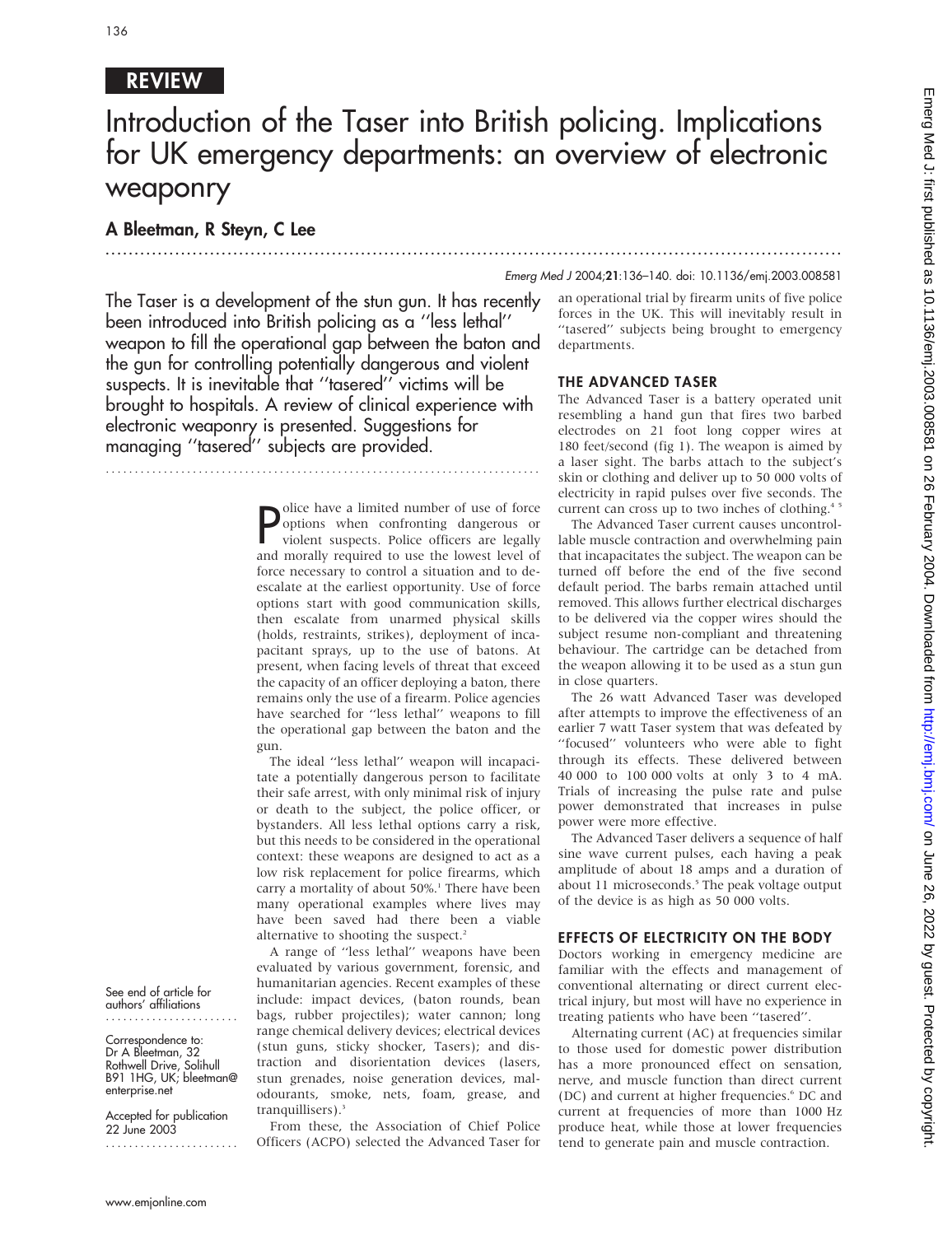

Figure 1 The Advanced Taser.

Electric fences, stun guns, and Tasers use short pulses of high voltage electricity carrying little energy, which produce a painful shock with a lesser tendency to disrupt muscular or cardiac function.<sup>6</sup>

Electricity can cause injury in three ways: the direct effect of electric current on the tissues, conversion of electrical energy to thermal energy, and blunt injury from muscle contractions or falls.<sup>7</sup> The extent of injury after electric shock is determined by voltage, resistance, amperage, type of current, current pathway, and the duration of contact.<sup>7</sup> The resistance to the flow of domestic electricity (low voltage, low frequency) into the body depends on the area of contact, the pressure applied, the magnitude and duration of current flow, and the presence of moisture. Skin is the primary resistor to the flow of this current into the human body.<sup>8</sup> Skin resistance varies very widely indeed as a function of thickness, vascularity, hydration, callosity, and the area of the body to which the electricity is delivered.

High voltage DC current tends to cause a single muscle spasm, often throwing the victim from the source causing blunt trauma.<sup>9</sup> Contact with a DC source can result in disturbances in cardiac rhythm, depending on the phase of the cardiac cycle at the moment of delivery of electricity.

The Advanced Taser delivers very high frequency electricity. It is neither pure AC nor pure DC, and is probably akin to rapid fire low amplitude DC shocks (personal communication). High frequency electrical currents tend to stay near the surface of a conductor; hence, the output of the Advanced Taser is believed to stay near the surface of the body in the skin and muscle tissue and does not penetrate into the internal organs. This is known as a Faraday shield (personal communication). In this way, the electrical delivery of the Taser, and thus its injury potential, are likely to be different from other conventional modes of electrical injury.

## STUN GUNS AND THE ORIGINAL (5–7 WATT) TASER

The Advanced Taser was developed from original 1970s stun gun technology. Early versions of the weapon were deployed in America in the 1980 s and delivered 5–7 watts. These were considered to be non-lethal to a healthy person after evaluation by the US Consumer Product Safety Commission in 1976.

While medical experience with stun guns and the original (5–7 watt) Taser has been described, there has been no published medical experience with this new more potent weapon.

Emerg Med J. first published as 10.1136/emj.2003.008581 on 26 February 2004. Downloaded from bmj.com/ on June 26, 2022 by guest. Protected by copyright.

Emerg Med J: first published as 10.1136/emj.2003.008581 on 26 February 2004. Downloaded from http://emj.com/ on June 26, 2022 by guest. Protected by copyright

The stun gun was implicated in causing skin burns with negligible adverse neurological and cardiac injury.10

One series of 16 deaths in police suspects who had been subjected to the original Taser between 1983 and 1987.<sup>11</sup> identified that all subjects were male, aged between 20 and 40 years of age. All were known to use illicit drugs. Each was engaged in some bizarre form of behaviour on the arrival of police officers. Several had been subjected to other trauma during arrest. These included empty hand skills, batons, and firearms. In 13 of the 16, the presence of drugs was confirmed at necropsy.

One subject had pre-existing heart disease that had previously resulted in hospital admission and a recommendation for a permanent pacemaker. This subject had previously declined medical intervention for his cardiac problem. At necropsy, this subject also had significant blood concentrations of illicit drugs.

The authors suggest that these deaths shared similar characteristics to most other deaths in custody, the common threads being the presence of drugs and the subject exhibiting bizarre behaviour at the time of arrest.

These conclusions were challenged by a forensic pathologist who expressed concern that certain medical conditions, including drug use and heart disease, may increase the risk that the Taser will be lethal.<sup>12</sup> The methods of collating and reporting the data on the series of 16 deaths were challenged. It was argued that the Taser was at least contributory in 9 of these 16 deaths and it was considered only logical that a device capable of depolarising skeletal muscle could also depolarise heart muscle and cause fibrillation under certain circumstances, particularly in those with pre-existing heart disease, psychosis, and the use of drugs including cocaine, PCP, amphetamines, and alcohol.

Another paper described a prospective series of 218 patients who had been brought to the emergency department of a Los Angeles hospital after being shot with the original Taser in the early 1980s.<sup>1</sup> Most of these patients too had exhibited bizarre behaviour at the time of their arrest and most had taken drugs or alcohol on the day of their arrest; 15% had pre-existing medical problems. Three of these patients arrived at hospital in cardiac arrest: two of whom had no medical history and went into cardiac arrest at 5 and 15 minutes after being shot with the Taser. The third had a pre-existing cardiac history and went into respiratory arrest followed by cardiac arrest 25 minutes after being shot with the Taser. All three had high levels of PCP in their blood. PCP toxicity was the cited cause of death in all three.

Thirty eight per cent had associated injuries related to their violent behaviour. Mild rhabdomyolysis had occurred in 1% of patients. It could not be determined if this developed secondary to PCP misuse or to the muscular contractions caused by the Taser. One patient developed a testicular torsion after being ''tasered'', and another claimed that he had become sterile. ''Tasered'' patients spent an average of 6.5 hours in the emergency department. Two thirds had a psychiatric evaluation and half of these were subsequently admitted to a psychiatric facility. Ninety two per cent of patients had no recollection of being ''tasered''.

The author drew a number of conclusions:

- Many subjects need medical treatment for minor trauma as they usually fall when ''tasered''.
- $\bullet$  Most are seen in the emergency department for barb removal.
- The pre-existing injuries and toxic conditions leading to the patient being ''tasered'' are the major problems requiring medical treatment.
- Three patients died, probably because of cardiac arrhythmia in a pre-existing irritable heart. All had toxic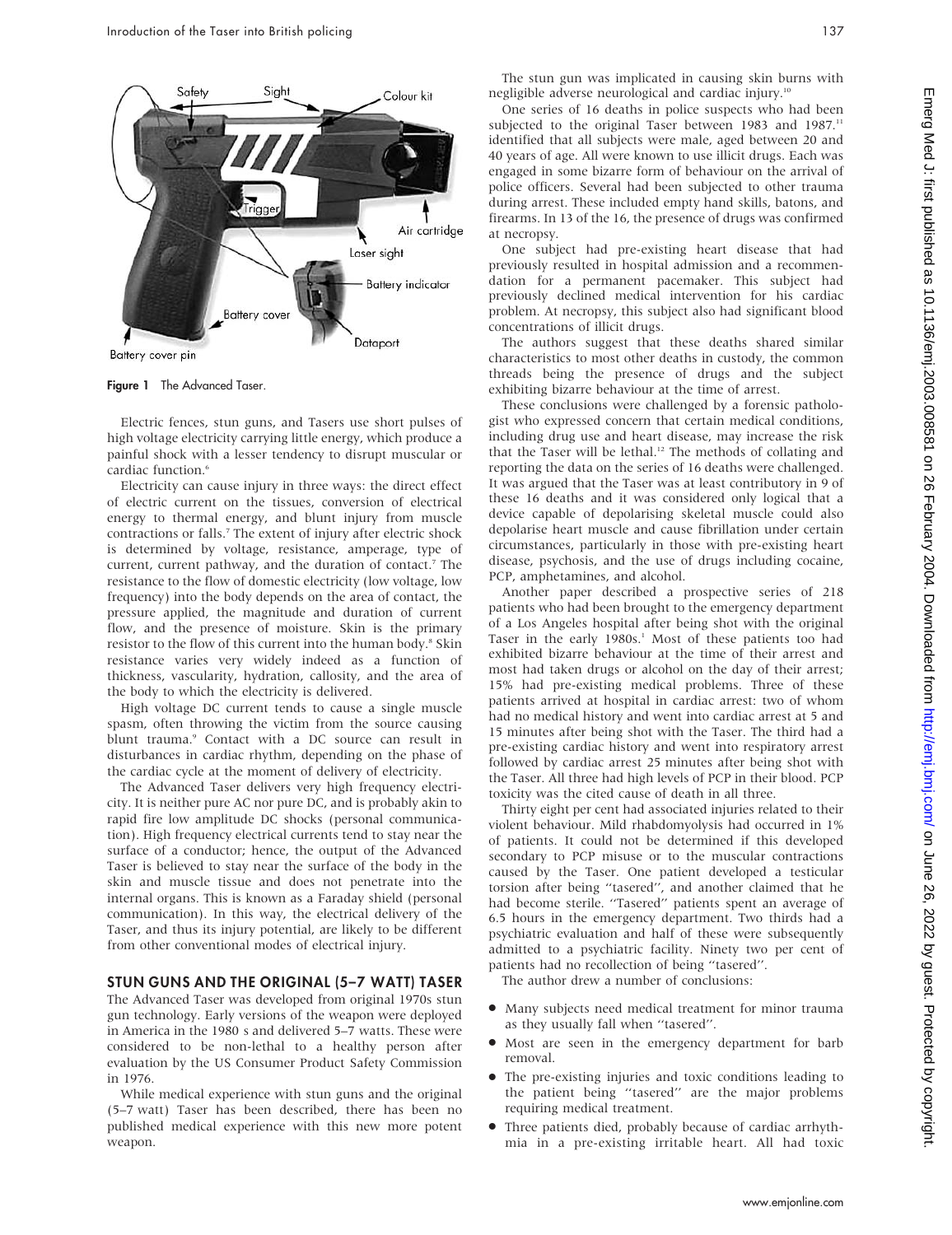concentrations of PCP in their blood and one had confirmed pre-existing disease. The Taser could not be held solely responsible for their deaths.

• The death rate in these patients was no higher than that reported for PCP toxicity alone.

Another author concluded that most ''tasered'' subjects had been under the influence of PCP, making it difficult to draw conclusions. Concern was expressed over the potential for injury to the eyes and vulnerable anatomy by the barbs. The author explained that the calculated electrical output of the Taser (which involved some unsubstantiated electrical engineering assumptions) was under the thresholds for causing cardiac fibrillation and asphyxia.<sup>13</sup> However, the effects of the Taser on people with coronary heart disease, conduction defects, pre-existing arrhythmias, pacemakers, or those under the influence of alcohol or other drugs were unknown. Concerns also identified included the potential effect of the Taser disrupting the software of cardiac pacemakers or disrupting the pacemaker cable leading to cardiac arrhythmias.

The same author<sup>14 15</sup> suggested an approach to "tasered" victims that involved ECG and admission of these patients for observation, to exclude cardiac complications. It was suggested that the management of subjects shot with the original Taser should include treatment for the condition that caused them to exhibit bizarre and violent behaviour leading to deployment of the weapon.<sup>16</sup>

A case of Taser dart ingestion, which passed through the gut without complication, was also described.<sup>17</sup>

# EXPERIENCE WITH THE NEW (26 WATT) ADVANCED TASER

There has been no published medical literature on the Advanced Taser, which has been deployed in North American police forces since 1999. It is estimated that there have been about 10 000 operational uses of the device and 30 000 deployments on "volunteers" during training.<sup>18</sup> This includes the authors of this paper. We have been ''tasered'' on several occasions. The device causes overwhelming pain and inability to move. It causes an ''adrenaline rush'' and the desire for the barbs to be removed. Consciousness is maintained throughout. There have been no after effects.

A database of Taser use has been maintained by several US police forces and the Taser company. While there is no official statutory reporting system for Taser use and no independent mechanism for verification, there are 2050 filed case reports of field uses. The company estimates that only one in five deployments of the Advanced Taser are reported to the company by police forces.<sup>19</sup> Clearly, these methods of collating field reports and outcomes may well incur bias.

Concerns have been raised by humanitarian groups that several recent deaths in custody in the United States were directly caused by use of the Advanced Taser. However, the coroners deemed that the application of Taser was not linked to these deaths and were comparable to other deaths in police custody.<sup>20</sup>

Examination of the Taser company database revealed that 366 of 2050 tasered subjects required more than one fivesecond cycle for officers to gain control. Of the 2050 reports, no injuries were reported in 1630 subjects. Of the remainder ''minor'' injuries occurred in 222, ''moderate'' in 23, ''severe'' in 13, and ''unspecified'' in 162 reports. The severity of injury is based on the perception of the reporting police officer, not on any recognised injury severity scoring system.

Information also included injuries sustained by police officers deploying the weapon.

Ninety nine of these were reported as ''minor'', 7 "moderate", 2 "severe", and 114 "non-specified". Altogether 1828 were uninjured. Injuries to officers were predominantly from the circumstances of the arrest and not attributable to the Taser.

# MEDICAL IMPLICATIONS

Until clinical experience with this new device is published, it is only possible to draw general conclusions about the relative safety of this device. Clinicians need to consider the relative safety of the Taser to the potential injury from firearms and note that in about 40 000 uses in volunteers and operational deployment there have been only four reported deaths.

There are several ways that the Taser might cause injury.

#### Electrical

The damped train of sine waves behaves differently from conventional AC or DC current. There is no evidence to date that this form of electrical delivery causes interference with cardiac or neurological function in the 30 000 volunteers or in the reported operational uses. None of the volunteers required hospital treatment or have reported any long term adverse effects. American laboratory experimenters failed to induce cardiac arrhythmias on dog hearts with direct application of the Advanced Taser.<sup>21</sup> <sup>22</sup> It has been postulated that a Faraday shield will prevent direct conduction into nerves and muscles as conventional electrical delivery tends to do.

Concerns remain over the potential for Tasers to cause dysfunction of pacemakers and implanted defibrillators.

#### Barb strikes

The Taser barbs are 4 mm in length and are designed to stick in skin or clothing and not fall out (fig 2). Police officers are taught to remove them by stretching the surrounding skin and tugging sharply. The 4 mm depth is not deep enough to threaten internal organs or cause a pneumothorax.<sup>23</sup> There is one case report of a barb from an older type of Taser that was swallowed by a subject.<sup>17</sup> This did not result in an adverse outcome and did not require surgical intervention. There is a risk that these barbs may strike vulnerable areas such as the eyes, the mouth, genitalia, and perhaps large blood vessels in the neck and the groin. These may require medical assessment and management.



Figure 2 Taser barbs.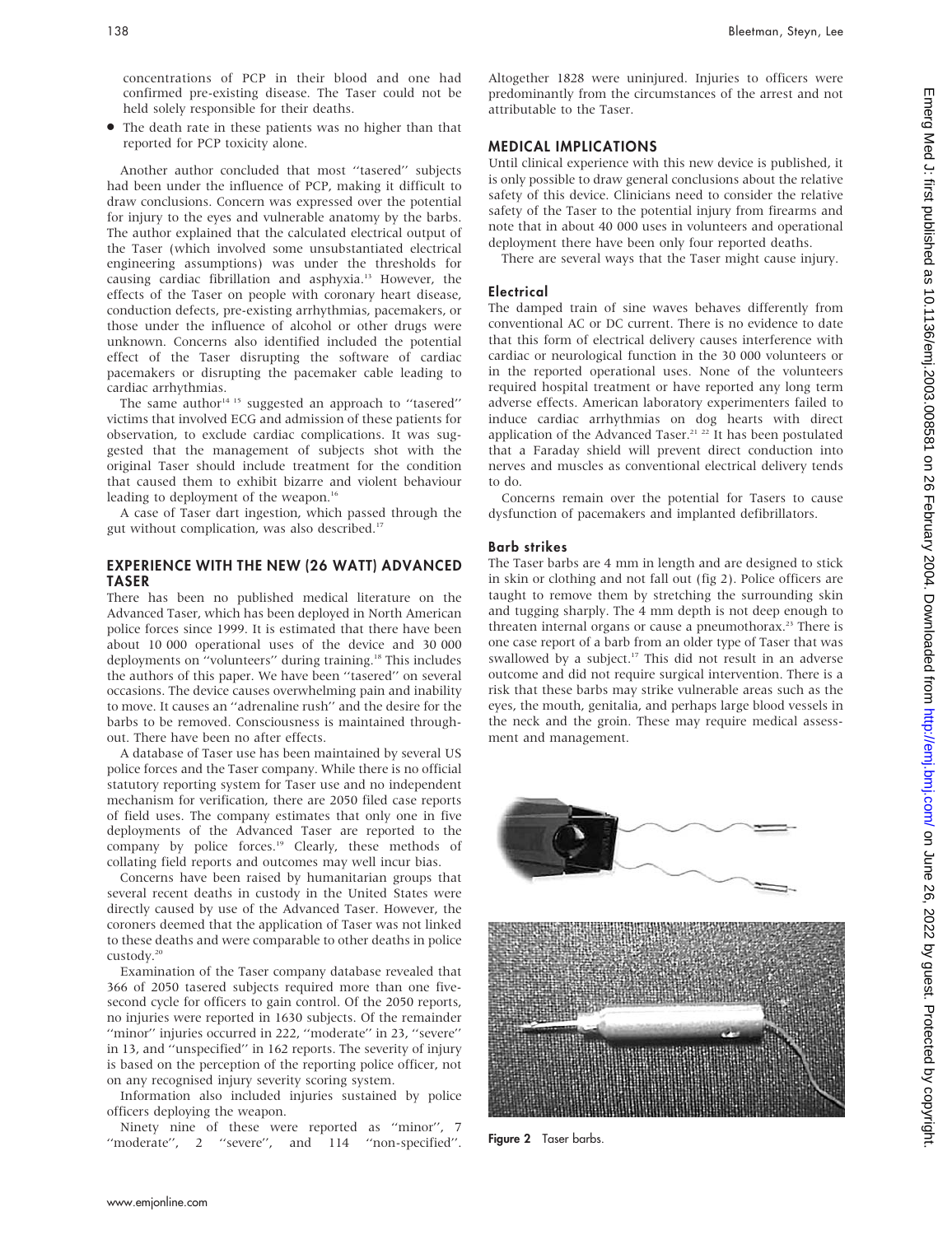#### Burns

Several papers have described minor burns in association with old Taser barb strikes. These have been superficial and unlikely to result in permanent scarring.<sup>10</sup>

In operational trials conducted by the Home Office, the current discharged through the Taser barbs resulted in the ignition of a mannequin soaked in four cans of CS spray. Smaller quantities of CS spray did not ignite.<sup>3</sup> It is therefore conceivable that a subject who has been subjected to CS spray may sustain burns if subsequently shot with the Advanced Taser.

#### Indirect injury

The Advanced Taser incapacitates the subject who invariably falls in an uncontrolled manner. This can be expected to result in trauma, particularly if the subject has been ''tasered'' at an elevation above the ground.

#### **Pregnancy**

A single case report describes a spontaneous abortion in a female drug misuser in early pregnancy (8–10 weeks). She had reportedly not taken drugs in the seven days before the exposure to the (original) Taser. The miscarriage occurred one day after being ''tasered''.24 No conclusive link with the Taser was proved but caution must be exercised in pregnant subjects presenting to hospital after exposure to the Taser.

#### Epilepsy

To date, there have been no published reports of seizures associated with Taser use.

#### Pre-arrest condition and death in custody

One author concluded that the pre-existing injuries and toxic conditions leading to the patient being tasered are the most important problems requiring medical treatment after Taser use. It has also been suggested that ''tasered'' victims who die in custody were at risk of death anyway because of these risk factors. In the four reports of death in custody after use of the Advanced Taser no direct association with Taser use was implicated. Deaths in custody occur at the rate of about once a week in the UK. After introduction of the Advanced Taser we will continue to see deaths in custody. Close scrutiny of this population will be required to determine if Tasered victims appear disproportionately.

#### Other issues

Stun guns and other electronic weaponry have reportedly been used for interrogation and torture.<sup>25</sup> In a paper presented by Amnesty International, torture victims reported immediate effects including severe pain, loss of muscle control, convulsions, fainting, and loss of sphincter control. The longer term effects reportedly included muscle stiffness, impotence, scarring, and post-traumatic stress disorder.

There is the possibility that some will claim post-traumatic stress disorder, torture, convulsions, miscarriage, chronic pain, and others after exposure to the Taser.

Some patients will make claims for adverse physical and psychological effects after having the taser used on them. Clear causation will be very difficult to prove given the paucity of clinical evidence.

## MANAGEMENT OF ''TASERED'' PATIENTS IN EMERGENCY DEPARTMENTS

Based on the limited evidence and American experience with electronic weaponry, the following suggestions for management of these patients attending emergency departments are presented:

• Most healthy subjects may be safely discharged after barb removal and routine history and examination.

- $\bullet$  Important points in the history will include known cardiac disease including implanted pacemaker or defibrillator, pregnancy, drug or alcohol intoxication, bizarre behaviour at the time of arrest, other psychiatric disturbance, or coincidental medical problems.
- N Physicians will need to look closely for direct injury from the barbs or indirect injury from falls.
- An ECG may be appropriate in those with chest pain, palpitations, or cardiac history.
- N Most patients will complain of muscle aches and anxiety, which by themselves require no specific management.
- There are likely to be small puncture wounds and minor burns at the barb sites. On occasion medical intervention will be required if the barbs are not removed easily, if the barb tips break off in the skin, or if the barbs have struck vulnerable areas (for example, mouth, eyes, neck, groin). Clinical judgment will be required in these circumstances.

#### CONCLUSIONS

There is a no independent medical literature on the effects of the new Advanced Taser. It seems that the device is essentially safe on healthy people.

Accident and emergency staff in the UK can expect to treat patients who have experienced the Advanced Taser after its introduction into UK policing. Sharing of experience will be beneficial to broaden knowledge of the safety profile of the weapon.

It is worth remembering that the Advanced Taser is to be used only as an alternative to firearms and any outcome measures should be considered in this context.

Most healthy tasered subjects can therefore be safely discharged after complete barb removal.

Further safety information is available from http://www. thetaser.co.uk/index.php?zone = public&page = safetyfacts

#### Authors' affiliations .....................

A Bleetman, R Steyn, C Lee, Emergency Department, Birmingham Heartlands Hospital, Birmingham, UK

Funding: none declared.

Conflicts of interest: Bleetman and Steyn have previously conducted a financed literature review for Taser International. Neither have any contractual relationship with the company or the success of the product.

#### **REFERENCES**

- 1 **Ordog GJ**, Wasserberger J, Schlater T, *et al.* Electronic gun (Taser) injuries.<br>Ann Emerg Med 1987;**16**:73–8.
- 2 Northamptonshire Police Authority. Taser operational scenario trials. Northampton: Northamptonshire Police, 2020.
- 3 Donnelly T. Less lethal technologies: initial prioritisation and evaluation. Police Scientific Development Branch. London: Home Office publication No 12/01.
- 4 Taser International. Taser promotional literature. (http://www.taser.com). 5 Taser International. Letter from Professor Harrison from the Department of Electronics, Carleton University, Canada (supplied by Taser International) (http://www.taser.com).
- 6 Odell M. The human body as an electric circuit. Journal of Clinical Forensic Medicine 1997;4:1–6.
- 7 Jain S, Bandi V. Electrical and lightning injuries. Crit Care Clin 1999;15:319–31.
- 8 Walpole BG. Electric shock. Aust Fam Physician 1989;18:1252–6.
- Cooper MA. Emergent care of lightning and electrical injuries. Semin Neurol 1995;15:268–78.
- 10 Frechette A, Rimsa ME. Stun gun injury: a new presentation of the battered child syndrome. Pediatrics 1992;89:898.
- 11 Kornblum RN, Reddy SK. Effects of the Taser in fatalities involving police confrontation. J Forensic Sci 1991;36:434–8. 12 Allen TB. Discussion of effects of the taser in fatalities involving police
- confrontation. J Forensic Sci 1992;37:956-8. 13 Koscove EM. The Taser weapon: a new emergency medicine problem. Ann
- Emerg Med 1985;14:1205–8. 14 Koscove E. The Taser: research, patients, and language (Tom Swift found).
- J Emerg Med 1988;6:343–4. 15 Koscove E. Taser power. Ann Emerg Med 1987;16:1190.